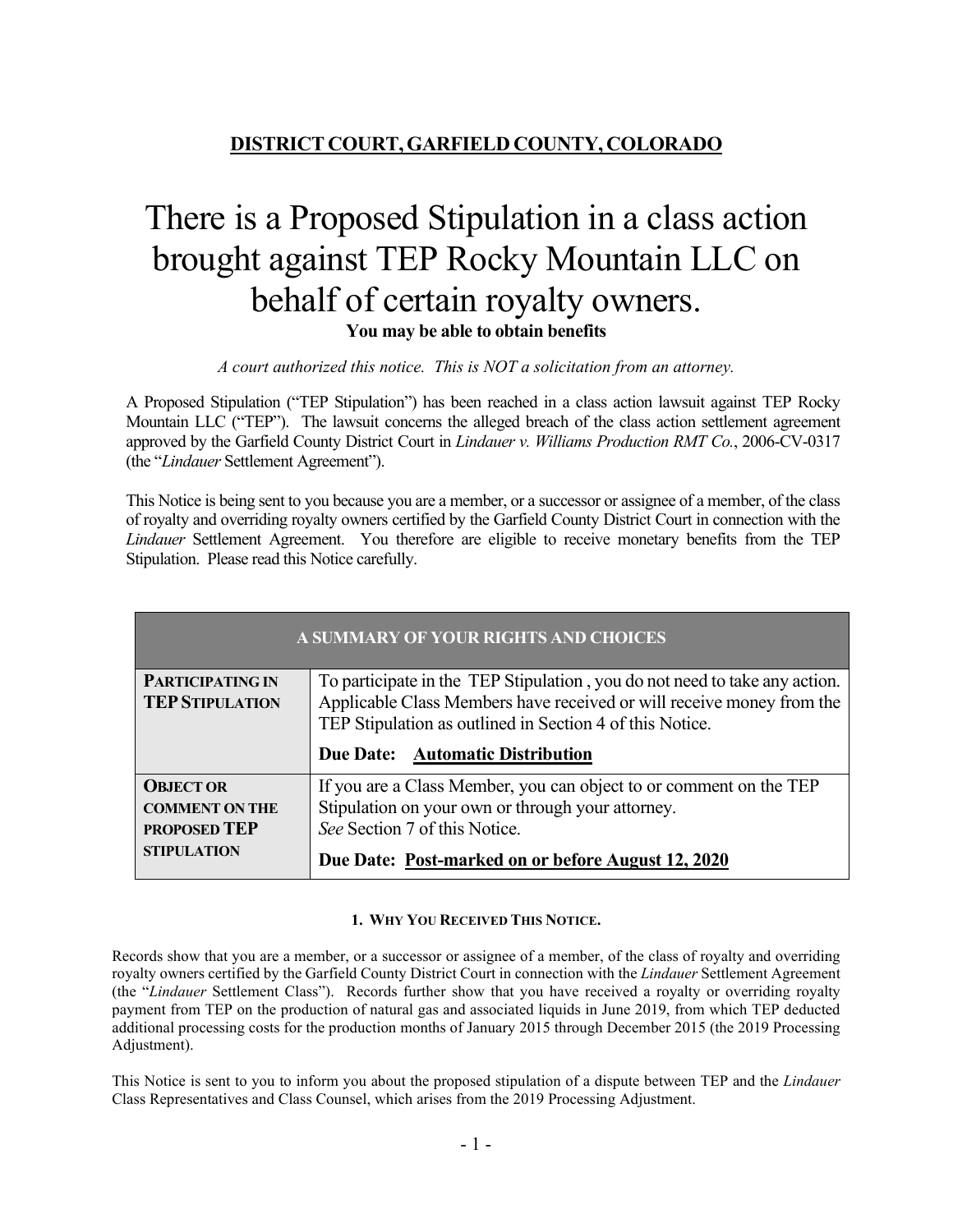The *Lindauer* Class Representatives and Class Counsel have challenged the 2019 Processing Adjustment as inconsistent with the terms of the *Lindauer* Settlement Agreement.

The *Lindauer* Class Representatives and Class Counsel have negotiated a stipulation of their dispute concerning the 2019 Processing Adjustment (the "TEP Stipulation"). The stipluation has been preliminarily approved by the Court as being fair, reasonable and adequate. As explained below, you will receive, or have previously received, monetary benefits as a result of this stipulation.

This Notice outlines the terms of the TEP Stipulation, how TEP Stipulation monies have been paid or will be paid, and how to comment on or object to the proposed TEP Stipulation. This Notice also explains that the Court will hold a Final Fairness Hearing to decide whether to approve the TEP Stipulation on August 26, 2020, at 10:00 a.m., in Division B of the District Court of Garfield County, Colorado, 109 8th Street, Glenwood Springs, Colorado.

#### **2. WHAT IS A CLASS ACTION?**

A class action is a type of lawsuit in which a named Plaintiff brings a suit on behalf of all of the members of a similarlysituated group to recover damages and other relief for the entire group, without the necessity of each member filing an individual lawsuit, incurring expenses or appearing as an individual plaintiff. Class actions are used by the courts when the claims raise issues of law or fact that are common, making it fair to bind all class members to the orders and judgments in the case, without the necessity of multiple lawsuits involving hearing the same claims over and over.

You are receiving this notice because you are a member, or the successor or assignee of a member, of the *Lindauer*  Settlement Class, which was certified by the Garfield County District Court in March 2009 and received or are receiving a refund of the 2019 Processing Adjustment.

#### **3. THE DISPUTE.**

The Class Representatives, on behalf of themselves and the *Lindauer* Settlement Class, formally challenged TEP's 2019 Processing Adjustment by demand sent to TEP on April 1, 2020. The Class Representatives sent this demand pursuant to paragraph 5 of the parties' settlement agreement entered on March 25, 2019. The Class Representatives asserted that, based on their investigation, the 2019 Processing Adjustment exceeded the limit on deductible processing costs set forth in the *Lindauer* Settlement Agreement. The 2019 Processing Adjustment resulted in a total deduction from royalty payments to the Class of approximately \$800,000.

TEP investigated the issues surrounding the 2019 Processing Adjustment and, without admitting to any liability, has agreed to reverse the 2019 Processing Adjustment consistent with the terms of the parties' agreement.

The Class Representatives and Class Counsel believe that the issues before the Court are complex, and there is at least some uncertainty as to the outcome of any challenge to the 2019 Processing Adjustment. TEP denies any wrongdoing or liability in connection with this enforcement action.

The Class Representatives and Class Counsel have considered both the monetary benefits of the proposed TEP Settlement and the risks of proceeding if the TEP Stipulation was rejected. Class Counsel and the Plaintiffs have concluded that the proposed TEP Stipulation provides members of the *Lindauer* Settlement Class with substantial monetary benefits, resolves disputed issues without prolonged litigation and expense, avoids the delay and expense of likely appeals, eliminates inherent risks of litigation, and is in the best interests of the *Lindauer* Settlement Class. The Class Representatives and Class Counsel have concluded that the proposed TEP Stipulation is fair, reasonable, and adequate.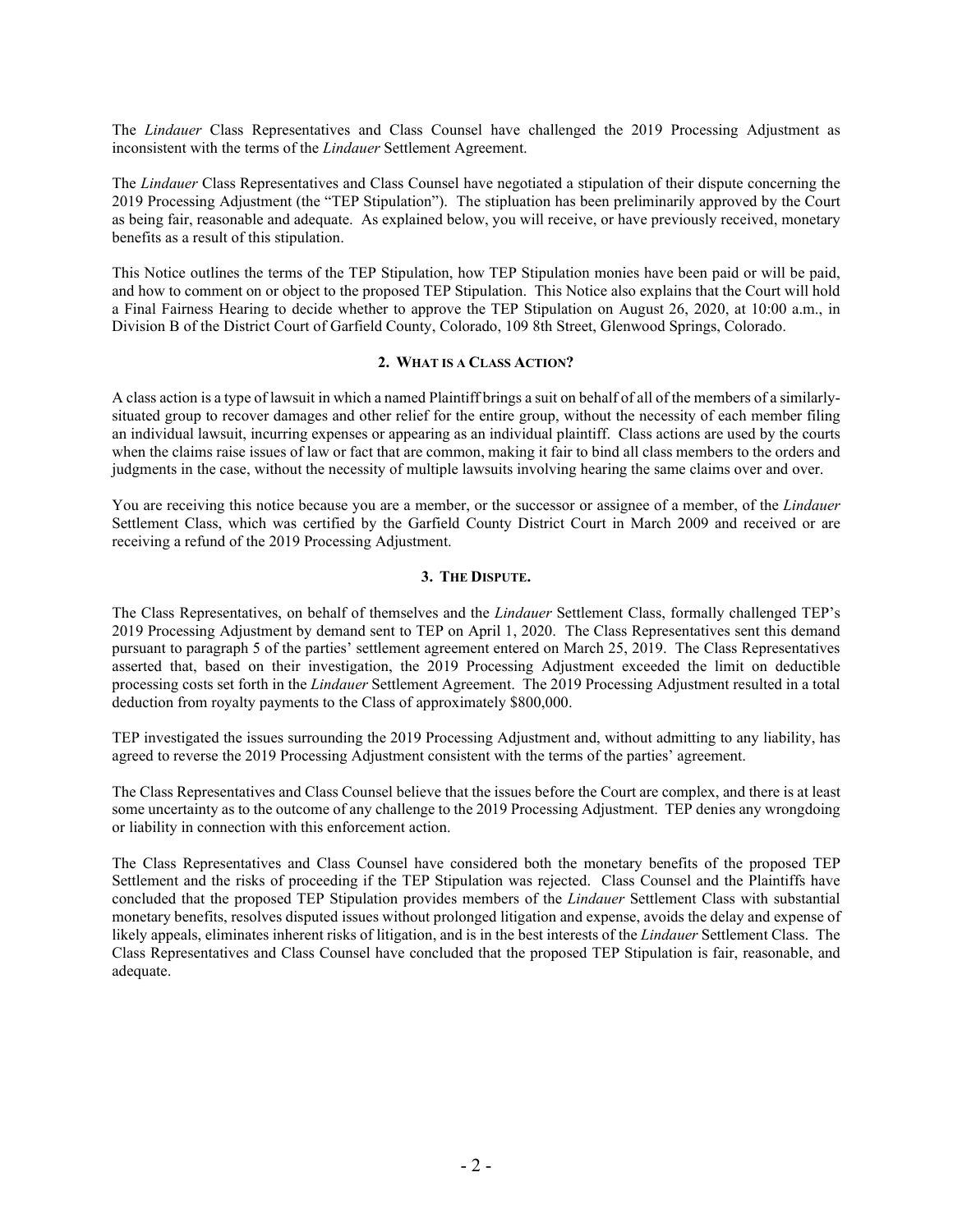#### **4. THE STIPULATION.**

TEP has agreed to reverse the 2019 Processing Adjustment to the class members from whom additional processing costs were deducted in June 2019 on the following terms:

On or before May 14, 2020, TEP paid the Class a total of 80% of the amount it deducted in the 2019 Processing Adjustment (the "Refund"). The Refund occurred in a special royalty payment check run and was distributed in the same manner as monthly royalties to the Class. The remaining 20% of the 2019 Processing Adjustment will be held by TEP until further order of the Court regarding Litigation Expenses.

Upon processing the Refund, the *Lindauer* Settlement Class members who receive a refund will release TEP from any claims arising from the 2019 Processing Adjustment, and will be barred from bringing any claim against TEP relating to the 2019 Processing Adjustment.

The expenses and attorneys' fees of the Plaintiffs and Class Counsel ("Litigation Expenses"), if approved by the Court, will be awarded from the remaining 20% of the amount TEP deducted in the 2019 Processing Adjustment. Class Counsel is seeking the remaining 20% as its Litigation Expenses. You may receive a copy of Class Counsel's Application regarding Litigation Expenses by contacting Class Counsel as identified in Section 9 of this Notice.

For more detailed information regarding the terms of the TEP Stipulation, please read the parties' Joint Motion filed on May 12, 2020, which you may review online at [http://www.dwmk.com,](http://www.dwmk.com/) or you may obtain a copy of the Joint Motion by contacting Class Counsel as identified in Section 9 of this Notice.

#### **5. THE COURT HAS CONDITIONALLY APPROVED THE STIPULATION.**

The Court has provisionally determined that the TEP Stipulation is fair, reasonable and adequate. The Court has made no final determination as to the merits of any claim arising from the 2019 Processing Adjustment, and this Notice and the proposed TEP Stipulation do not imply that TEP is liable for breach of the *Lindauer* Settlement Agreement. Furthermore, if the TEP Stipulation is not finally approved or is withdrawn, the Parties have agreed that the stipulation shall be void or of no effect.

# **6. PAYMENT TO MEMBERS OF THE SETTLEMENT CLASS.**

**To receive the benefits of the TEP Stipulation, you do not need to take any action whatsoever.** The Class Representatives and Class Counsel will represent your interests as a member of the *Lindauer* Settlement Class. You will not be charged for their services or any expenses other than the payment of Litigation Expenses if approved by the Court. You may enter an appearance in the *Lindauer* action by yourself or through your attorney, at your own expense. You will be bound by the judgment and final disposition of the action, and you should have received a distribution for your share of the refund on or before May 14, 2020. If the TEP Stipulation is approved, you will be barred from bringing any further legal action against TEP, its affiliates, and its predecessors arising from the 2019 Processing Adjustment.

# **7. RIGHT TO OBJECT TO THE TEP STIPULATION.**

You may object to the proposed TEP Stipulation and/or Class Counsel's Application for Litigation Expenses. **All objections shall be in writing and must be filed on or before August 12, 2020**, with the Court at the address of the District Court Clerk as it appears below. Your objection must set forth your full name, current address, and telephone number. In addition, your objection must include **a written statement of the position that you wish to assert.** Your objection also must be mailed to each of the following and postmarked on or before August 12, 2020: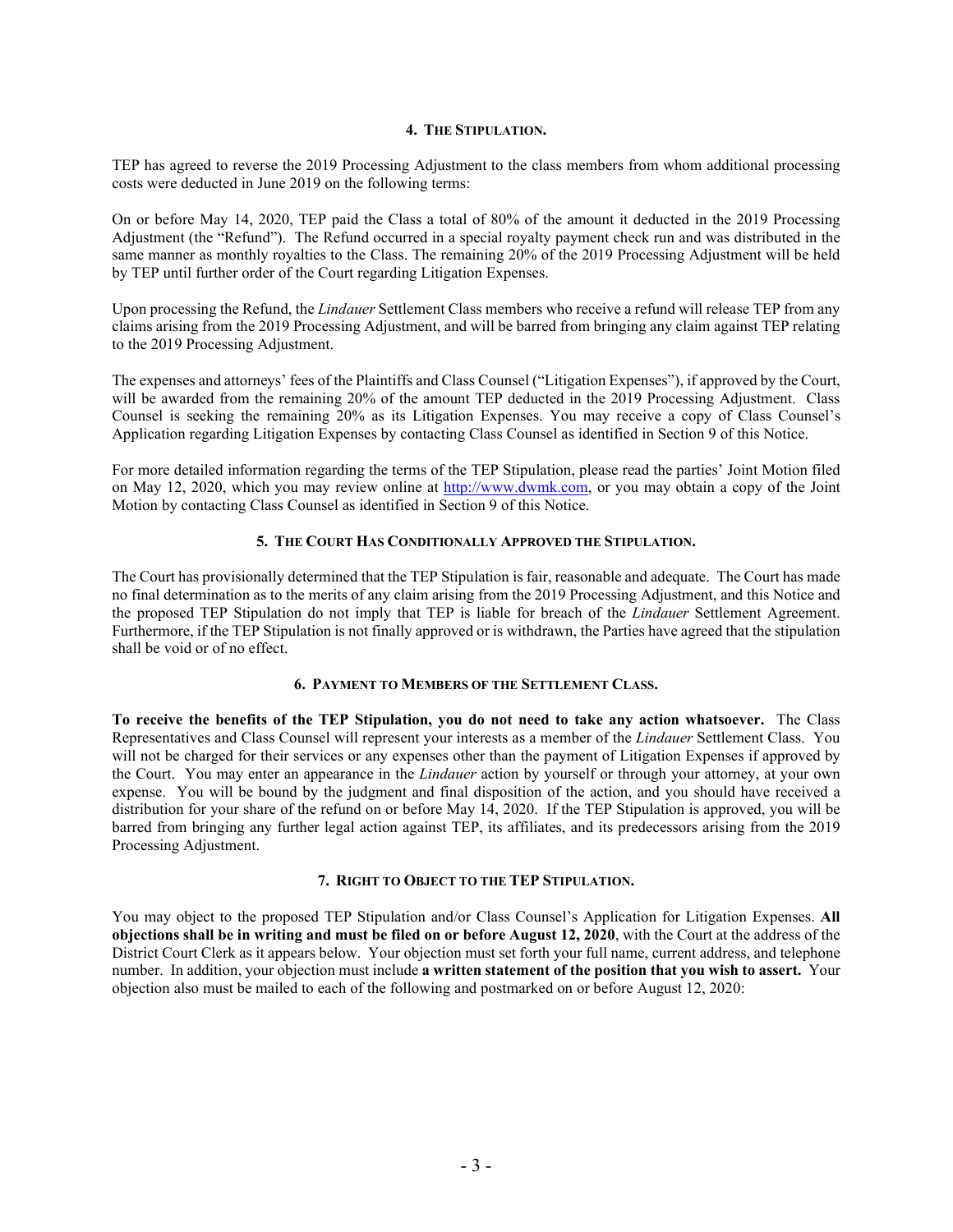*Class Counsel Counsel for TEP* Nathan A. Keever, #24630 DUFFORD WALDECK 744 Horizon Court, Suite 300 Grand Junction, CO 81506

John F. Shepherd, P.C. Christopher A. Chrisman HOLLAND & HART LLP 555 Seventeenth Street, Suite 3200 Denver, CO 80201-8749

You or your attorney may appear at the Final Fairness Hearing, but are not required to do so. **In order to be heard at the Final Fairness Hearing you must file a Notice of Intent to Appear at the Final Fairness Hearing with the Court on or before August 12, 2020**. Any *Lindauer* Settlement Class member who does not file a notice of intent to appear at the Final Fairness Hearing may be prohibited from participating at that Hearing.

#### **8. FINAL FAIRNESS HEARING.**

**A Final Fairness Hearing will be held on August 26, 2020, at 10:00 a.m. in Division B of the Garfield County District Court, located at 109 8th Street, Glenwood Springs, Colorado.** The purpose of the Hearing will be to finally determine whether the proposed TEP Settlement is fair, reasonable, and adequate, and whether a final judgment approving the TEP Stipulation should be entered. The amount of the Litigation Expenses to be paid from the Settlement Amount to Class Counsel will also be considered at the Final Fairness Hearing. The Hearing may be continued or adjourned without further notice to the *Lindauer* Settlement Class.

If the TEP Stipulation is approved, each member of the *Lindauer* Settlement Class will be bound by the TEP Stipulation. Additionally, the respective heirs, executors, administrators, representatives, agents, successors, and assigns of the *Lindauer* Settlement Class members will be deemed bound by the TEP Stipulation as to that member's interests. Likewise, the TEP Stipulation will bind TEP and its successors and assigns.

# **9. ATTORNEYS FOR THE PARTIES.**

DUFFORD WALDECK 301 N. Main, Suite 1900<br>
744 Horizon Court, Suite 300<br>
Wichita, Kansas 67202 744 Horizon Court, Suite 300 Grand Junction, CO 81506 Phone: (970) 241-5500 George Robert Miller, #8406 keever@dwmk.com

#### *Class Counsel Other Class Counsel:*

Nathan A. Keever, #24630 David G. Seely, KS State Reg. #11397

534 Main Av. Durango, CO 81301

# *Attorneys for TEP Rocky Mountain LLC*

John F. Shepherd, P.C., #9956 Christopher A. Chrisman, #33132 HOLLAND & HART LLP 555 Seventeenth Street, Suite 3200 Denver, CO 80201-8749 Phone: (303) 295-8000 Fax: (303) 291-8261 jshepherd@hollandhart.com cachrisman@hollandhart.com

# *ANY QUESTIONS CONCERNING THE STIPULATION SHOULD BE DIRECTED TO CLASS COUNSEL.*